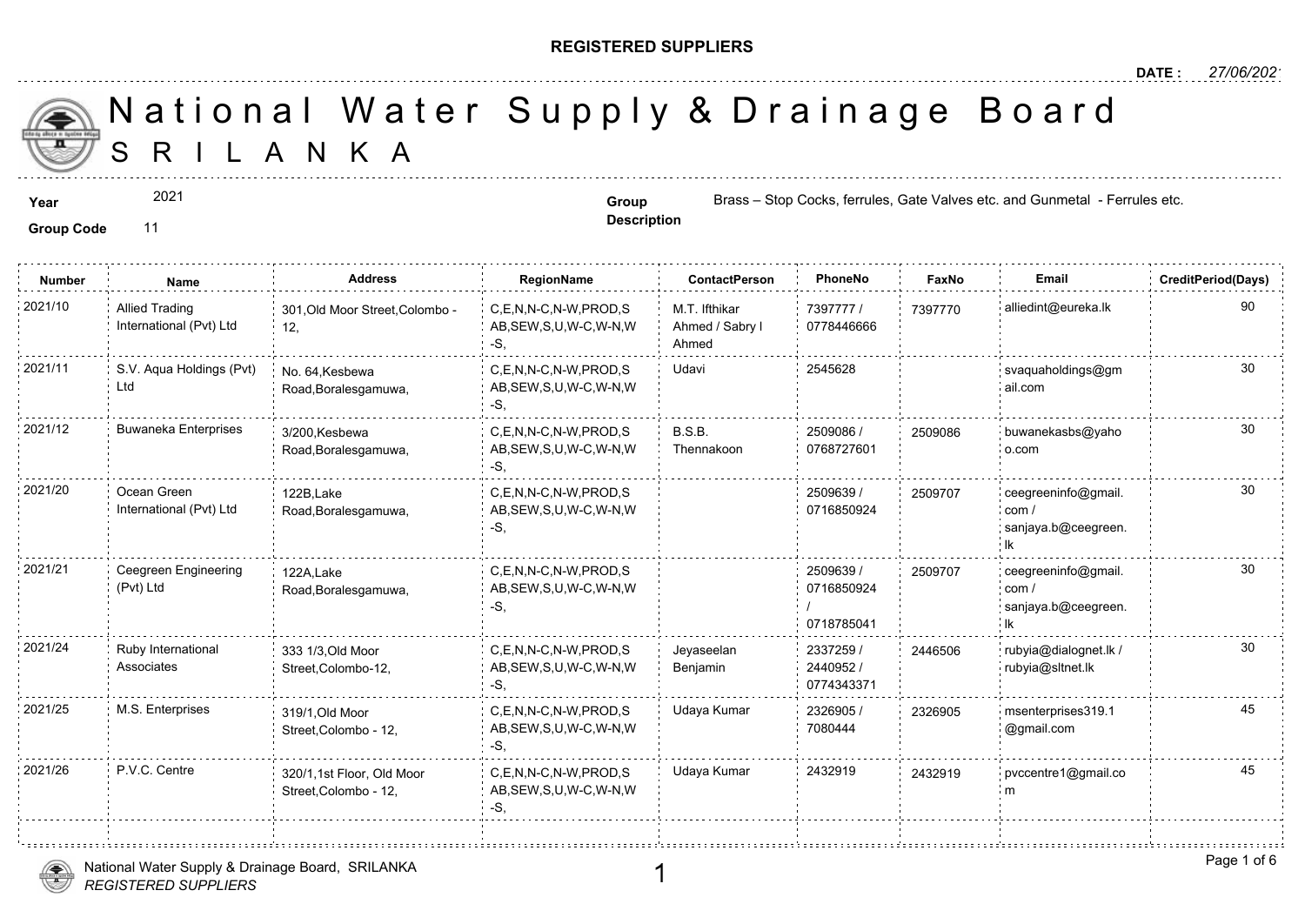

2021

**Description**

**Year Group Group** Brass – Stop Cocks, ferrules, Gate Values etc. and Gunmetal - Group Brass – Stop Cocks, ferrules, Gate Va

| <b>Number</b> | Name                           | <b>Address</b>                                           | RegionName                                                        | <b>ContactPerson</b> | PhoneNo                                      | Fax    |
|---------------|--------------------------------|----------------------------------------------------------|-------------------------------------------------------------------|----------------------|----------------------------------------------|--------|
| 2021/48       | Carson Enterprises             | No. 14, Quarry Road, Colombo -<br>12,                    | C.E.N.N-C.N-W.PROD.S<br>AB, SEW, S, U, W-C, W-N, W<br>$-S$ .      | S.U. Kumar           | 2438963/<br>2438965                          | 243896 |
| 2021/83       | Megatech (Pvt) Limited         | No.66/4, Havelock<br>Road, Colombo 05,                   | C.E.N.N-C.N-W.PROD.S<br>AB, SEW, S, U, W-C, W-N, W<br>-S,         | MPBV Salgado         | 2581117/<br>2598137/<br>4510858 /<br>4517858 | 259448 |
| 2021/90       | <b>Bright Way Enterprisies</b> | No. 323,3/15,3rd Floor, Old<br>Moor Street, Colombo 12,  | C,E,N,N-C,N-W,PROD,S<br>AB, SEW, S, U, W-C, W-N, W<br>$-S$ .      | S. Kanapathy         | 0771895599<br>0718307921                     | 233585 |
| 2021/92       | Magnum Traders                 | 45A, Colombo Street, Kandy,                              | C,E,N,N-C,N-W,PROD,S<br>AB, SEW, S, U, W-C, W-N, W<br>$-S$ .      | P. Kapilnath         | 0812234323                                   | 081222 |
| 2021/96       | Osaka Impex                    | 30/2/1, Abdul Jabbar<br>Mawatha, Colombo 12,             | C.E.N.N-C.N-W.PROD.S<br>AB, SEW, S, U, W-C, W-N, W<br>-S.         | A. Rajaguru          | 2338864 /<br>2422942                         | 242294 |
| 2021/97       | Wasanaa Impex                  | 30,2nd Floor, Abdul Jabbar<br>Mawatha, Colombo 12,       | $C, E, N, N-C, N-W, PROD, S$<br>AB, SEW, S, U, W-C, W-N, W<br>-S. | S. Vijayakumar       | 2433944 /<br>0712124450                      | 242294 |
| 2021/98       | <b>Reyon Enterprises</b>       | No. 67, Quarry Road, Colombo<br>12,                      | C,E,N,N-C,N-W,PROD,S<br>AB, SEW, S, U, W-C, W-N, W<br>-S.         | P. Kethis            | 2447441 /<br>2449144 /<br>0757124450         |        |
| 2021/99       | Uni Royal Enterprises          | 30-3, Second Floor, Abdul<br>Jabbar Mawatha, Colombo 12, | C.E.N.N-C.N-W.PROD.S<br>AB, SEW, S, U, W-C, W-N, W<br>-S,         | Krishana Kumar       | 2478886 /<br>2541885 /<br>0766619811         |        |
| 2021/102      | Marshal Trading<br>Company     | No. 232, Old Moor<br>Street, Colombo 12,                 | C,E,N,N-C,N-W,PROD,S<br>AB, SEW, S, U, W-C, W-N, W<br>$-S,$       | DAJ Sydney           | 2343452                                      | 233325 |
|               |                                |                                                          |                                                                   |                      |                                              |        |

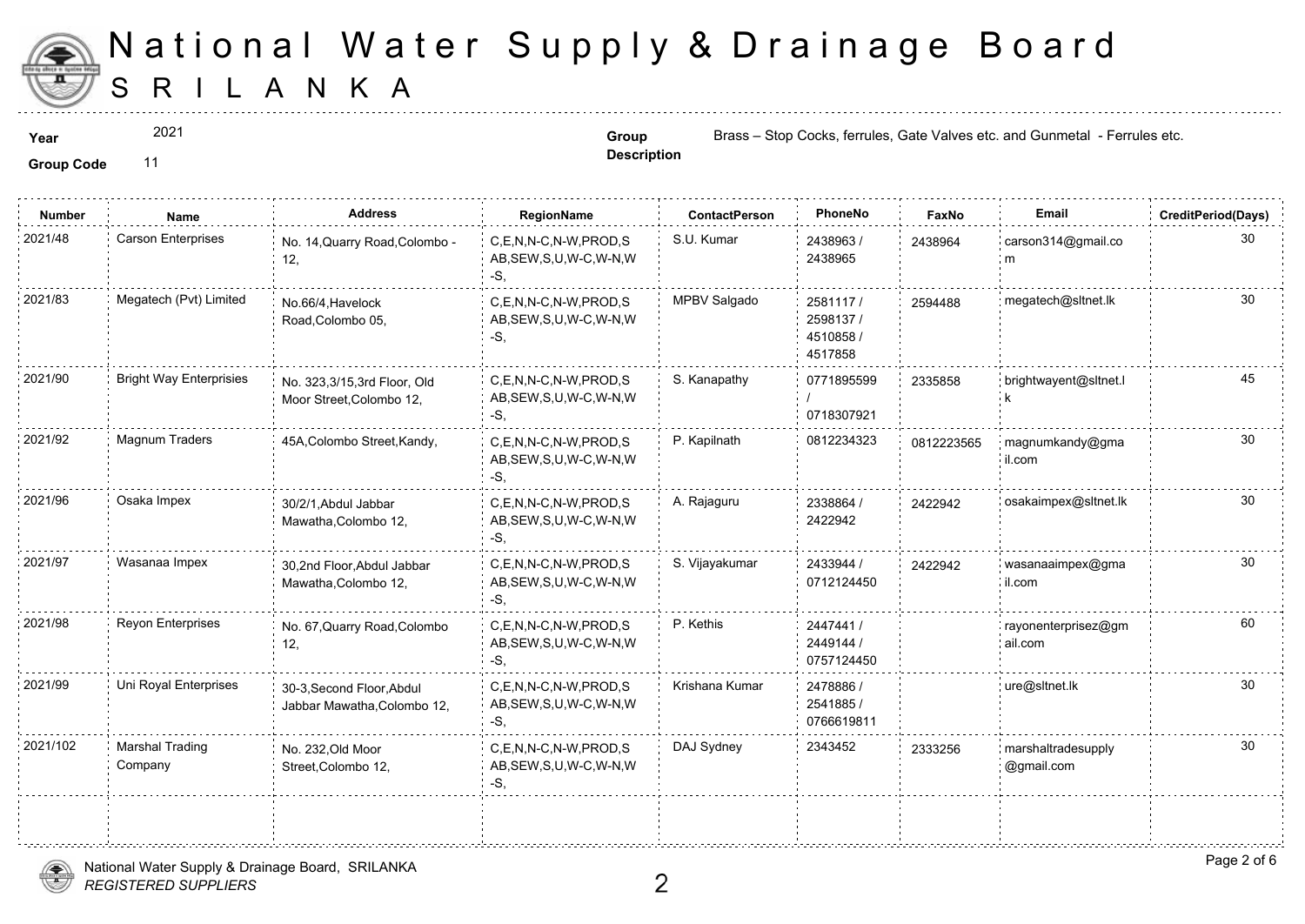

2021

**Description**

**Year Group Group** Brass – Stop Cocks, ferrules, Gate Values etc. and Gunmetal - Group Brass – Stop Cocks, ferrules, Gate Va

**Group Code** 11

| <b>Number</b> | Name                              | <b>Address</b>                                         | RegionName                                                   | <b>ContactPerson</b>              | PhoneNo                                            | Faxl   |
|---------------|-----------------------------------|--------------------------------------------------------|--------------------------------------------------------------|-----------------------------------|----------------------------------------------------|--------|
| 2021/105      | Staar Trading Co.                 | No. 30-1/2, Abdul Jabbar<br>Mawatha, Colombo 12,       | C,E,N,N-C,N-W,PROD,S<br>AB, SEW, S, U, W-C, W-N, W<br>$-S$ . | S. Rajenthiran                    | 2330495 /<br>2470176                               | 247017 |
| 2021/106      | Mech Pump Systems<br>(Pvt) Ltd    | No.521, 1/1, Negombo<br>Road, Peliyagoda,              | C,E,N,N-C,N-W,PROD,S<br>AB, SEW, S, U, W-C, W-N, W<br>-S.    | <b>DBU Sirinanda</b>              | 0777582900<br>/4610026/<br>4544878                 | 293019 |
| 2021/107      | Seven Ways (Pvt) Ltd.             | No. 933A/B1, Peradeniya<br>Road, Kandy,                | C.E.N.N-C.N-W.PROD.S<br>AB, SEW, S, U, W-C, W-N, W<br>-S.    | A.M.L. Gunaratne                  | 0812075733<br>0778105682                           |        |
| 2021/112      | Silver Star Trading               | 333-2/14, Old Moor<br>Street, Colombo 12,              | C.E.N.N-C.N-W.PROD.S<br>AB, SEW, S, U, W-C, W-N, W<br>-S.    | S. Sathasivam                     | 2348253 /<br>2478138                               | 243239 |
| 2021/143      | <b>Campion Enterprises</b>        | 311, First Floor, Old Moor<br>Street, Colombo 12,      | C,E,N,N-C,N-W,PROD,S<br>AB, SEW, S, U, W-C, W-N, W<br>-S.    | <b>Umesh Kumar</b>                | 2470025                                            | 242189 |
| 2021/164      | Romasha Engineers<br>(Pvt) Ltd    | No. 52/1A, Old Kesbewa Road,<br>Gangodawila, Nugegoda, | C,E,N,N-C,N-W,PROD,S<br>AB, SEW, S, U, W-C, W-N, W<br>-S.    | Roshan M<br>Vithanarachchi        | 2820420                                            | 276999 |
| 2021/182      | Wino Trading (Pvt) Ltd.           | No.314 - 2/1, Old Moor<br>Street, Colombo 12,          | C.E.N.N-C.N-W.PROD.S<br>AB, SEW, S, U, W-C, W-N, W<br>-S.    | virosh                            | 0714727427<br>0716024090                           |        |
| 2021/184      | Savinda Enterprises<br>(Pvt) Ltd. | No. 176/F, Saranatissa<br>Mw, Kahathuduwa, Polgasowita | C.E.N.N-C.N-W.PROD.S<br>AB, SEW, S, U, W-C, W-N, W<br>$-S$ . | P L Uduwana                       | 2705733                                            | 270573 |
| 2021/192      | Access International<br>(Pvt) Ltd | 278," Access Towers", Union<br>Place, Colombo - 02,    | C,E,N,N-C,N-W,PROD,S<br>AB, SEW, S, U, W-C, W-N, W<br>-S.    | Amana Mowjood /<br>Riyas Sulaiman | 2302302 /<br>2302333 /<br>0773824333<br>0774171171 | 230233 |
|               |                                   |                                                        |                                                              |                                   |                                                    |        |

*REGISTERED SUPPLIERS* National Water Supply & Drainage Board, SRILANKA

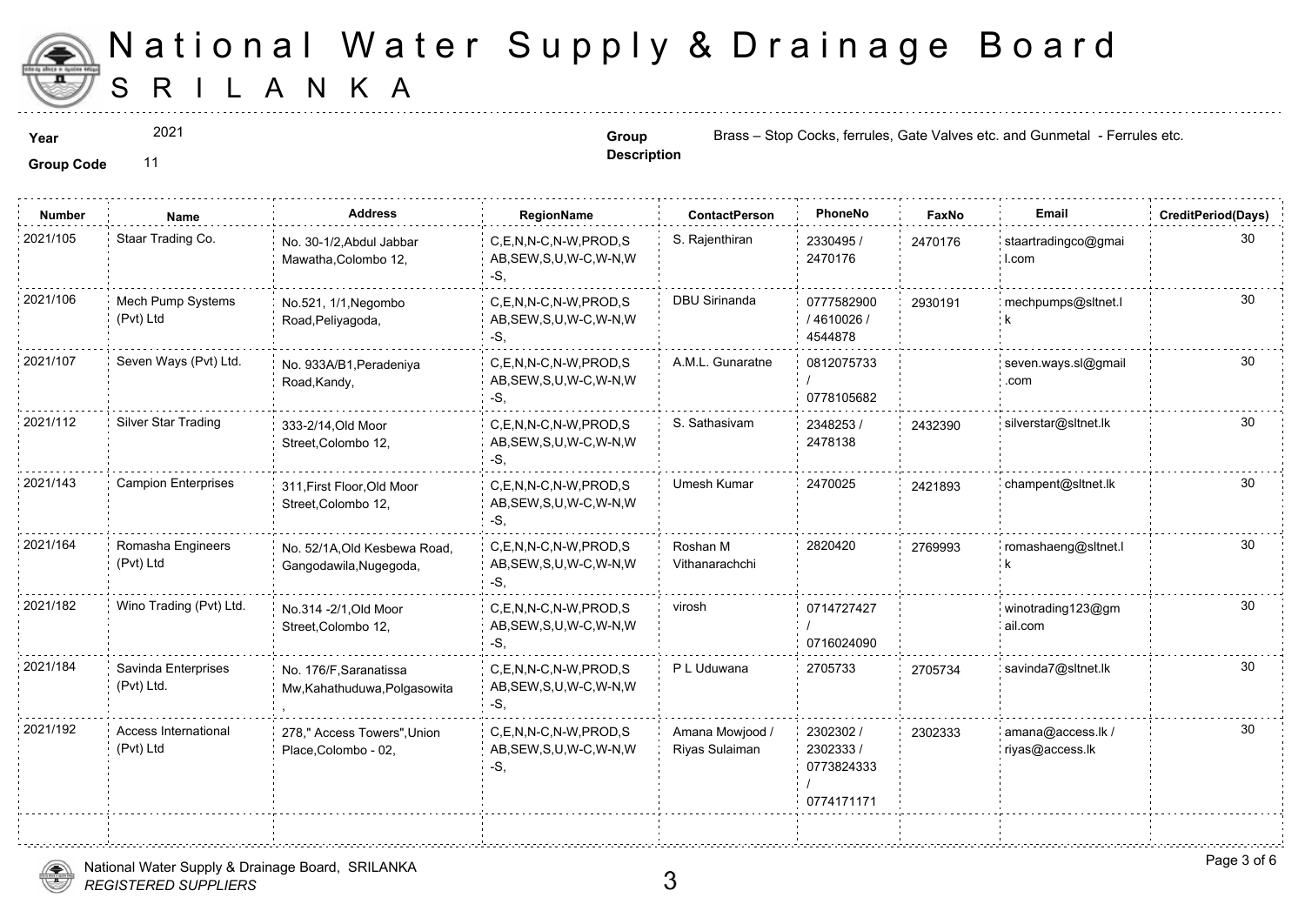

2021

**Description**

**Year Group Group** Brass – Stop Cocks, ferrules, Gate Values etc. and Gunmetal - Group Brass – Stop Cocks, ferrules, Gate Va

| <b>Number</b> | Name                                             | <b>Address</b>                                       | <b>RegionName</b>                                            | <b>ContactPerson</b>                                 | PhoneNo                                            | Faxl   |
|---------------|--------------------------------------------------|------------------------------------------------------|--------------------------------------------------------------|------------------------------------------------------|----------------------------------------------------|--------|
| 2021/204      | Eastern Trading<br>Company                       | 273, Old Moor Street, Colombo -<br>12,               | C,E,N,N-C,N-W,PROD,S<br>AB, SEW, S, U, W-C, W-N, W<br>-S,    | K. Gopal / S. Sivaji                                 | 2431544 /<br>2447290 /<br>2333644                  | 244729 |
| 2021/208      | <b>Allied Trading</b><br>International (Pvt) Ltd | 301, Old Moor Street, Colombo -<br>12,               | C,E,N,N-C,N-W,PROD,S<br>AB, SEW, S, U, W-C, W-N, W<br>-S,    | M.T. Ifthikar<br>Ahmed / Sabry<br>Ifthikar Ahmed     | 7397777 /<br>0778446699<br>0778446666              | 739777 |
| 2021/220      | R.N.A. Engineering                               | No. 37, Eanest Place,<br>Lakshapathiya, Moratuwa,    | C,E,N,N-C,N-W,PROD,S<br>AB, SEW, S, U, W-C, W-N, W<br>-S.    | E.A. A. Prasanna<br>Edirisinghe                      | 2649667 /<br>2649337 /<br>0777915438<br>0718618808 | 264966 |
| 2021/226      | Jedara International<br>(Pvt) Ltd                | No. 58/1, Peiris Mawatha,<br>Kalubowila, Dehiwala,   | C,E,N,N-C,N-W,PROD,S<br>AB, SEW, S, U, W-C, W-N, W<br>-S.    | Damith<br>Wickramasinghe /<br>Janaka<br>Edirisooriya | 2764957 /<br>2765958 /<br>2766363                  | 441195 |
| 2021/249      | K P Projects<br>International (Pvt) Ltd          | No. 185/6, Katuwana<br>Road, Homagama,               | C.E.N.N-C.N-W.PROD.S<br>AB, SEW, S, U, W-C, W-N, W<br>$-S$ . | T.B Priyantha                                        | 2855390 /<br>2555396                               | 285532 |
| 2021/258      | Central Agencies (Pvt)<br>Ltd                    | 127, Kotugodella<br>Veediya, Kandy,                  | C.E.N.N-C.N-W.PROD.S<br>AB, SEW, S, U, W-C, W-N, W<br>-S.    | P.Shanmugam                                          | 0812224203                                         | 081223 |
| 2021/272      | Lagna Enterprises                                | No. 320,1st Floor, Old Moor<br>Street, Colombo - 12, | C,E,N,N-C,N-W,PROD,S<br>AB, SEW, S, U, W-C, W-N, W<br>-S.    | Vijay                                                | 2440421                                            | 244042 |
| 2021/278      | Chamara Engineering<br>(Pvt) Ltd                 | 315/A, Awissawella<br>Road, Wellampitiya,            | C,E,N,N-C,N-W,PROD,S<br>AB, SEW, S, U, W-C, W-N, W<br>-S.    | Prabath<br>Wijayawardana                             | 2534933 /<br>0718879650                            | 071937 |
| 2021/333      | C Ceylon Suppliers (Pvt)<br>Ltd                  | No. 21, Palm Grove, Colombo -<br>03,                 | C,E,N,N-C,N-W,PROD,S<br>AB, SEW, S, U, W-C, W-N, W<br>-S.    | Ravindra De Mel                                      | 0718716852                                         |        |

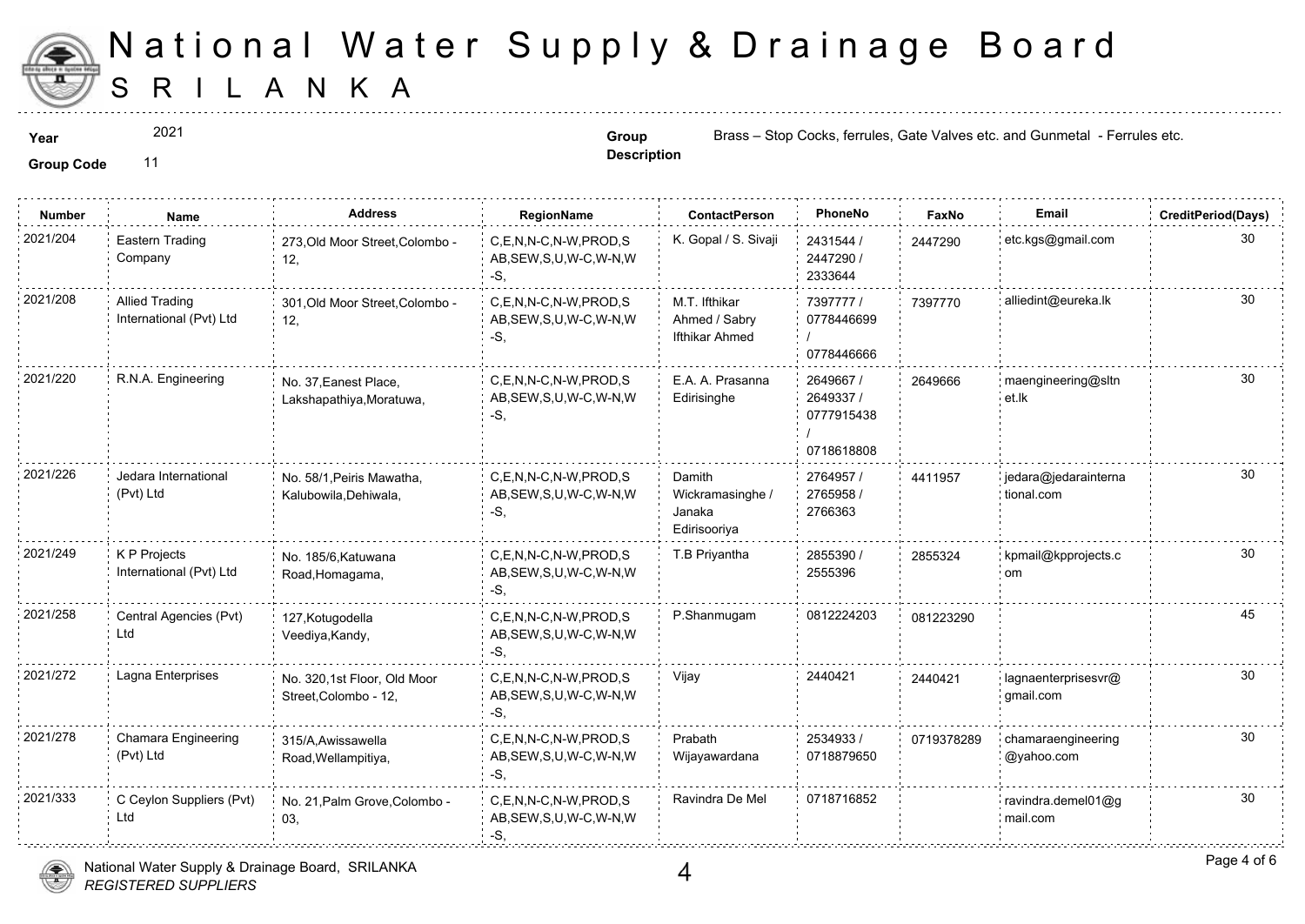

2021

**Description**

**Year Group Group** Brass – Stop Cocks, ferrules, Gate Values etc. and Gunmetal - Group Brass – Stop Cocks, ferrules, Gate Va

| <b>Number</b> | <b>Name</b>                             | <b>Address</b>                                          | <b>RegionName</b>                                            | <b>ContactPerson</b>       | PhoneNo                 | Faxl   |
|---------------|-----------------------------------------|---------------------------------------------------------|--------------------------------------------------------------|----------------------------|-------------------------|--------|
| 2021/334      | Fruntrunner<br>International            | No. 21, Palm Grove, Colombo<br>03,                      | C,E,N,N-C,N-W,PROD,S<br>AB, SEW, S, U, W-C, W-N, W<br>$-S$ . | W Ravindra De<br>Mel       | 0718716852              |        |
| 2021/368      | Rotax (Pvt) Ltd.                        | No. 332, Galle Road, Colombo<br>04,                     | C,E,N,N-C,N-W,PROD,S<br>AB, SEW, S, U, W-C, W-N, W<br>$-S.$  | Sheran Roche               | 5574000                 | 25951  |
| 2021/411      | Rower International                     | 364-1/1, Old Moor<br>Street, Colombo 12,                | C.E.N.N-C.N-W.PROD.S<br>AB, SEW, S, U, W-C, W-N, W<br>-S.    | A Aravindakumar            | 2391700 /<br>0777634321 | 239970 |
| 2021/413      | Gamma Marketing                         | No. 125/2, Mahawatta<br>Road, Wewalduwa, Kelaniya,      | C,E,N,N-C,N-W,PROD,S<br>AB, SEW, S, U, W-C, W-N, W<br>-S.    | WAD Wijesinghe             | 2917538                 | 291756 |
| 2021/419      | Lloyds Auto Mart (Pvt)<br>Ltd.          | No.43/1, Sri Saranankara<br>Road, Kalubowila, Dehiwala, | C.E.N.N-C.N-W.PROD.S<br>AB, SEW, S, U, W-C, W-N, W<br>$-S$ . | <b>MJM Rukshan</b>         | 2672411-4               | 267241 |
| 2021/421      | Union Hardware                          | 278, Galle Road, Ratmalana,                             | C.E.N.N-C.N-W.PROD.S<br>AB, SEW, S, U, W-C, W-N, W<br>-S.    | <b>ACM Mansoor</b>         | 2761100                 | 273725 |
| 2021/433      | IMSL International (Pvt)<br>Ltd.        | No.145, Dambulla Road, Naula,<br>Matale,                | C,E,N,N-C,N-W,PROD,S<br>AB, SEW, S, U, W-C, W-N, W<br>-S.    | Imalka Chalith<br>Liyanage | 0777957495              |        |
| 2021/436      | Just in Time<br>Technologies (Pvt) Ltd. | No.370,4th Floor, Galle<br>Road, Colombo 03,            | C,E,N,N-C,N-W,PROD,S<br>AB, SEW, S, U, W-C, W-N, W<br>$-S$ . | Damith<br>Jayawardena      | 2574083                 | 257408 |
| 2021/442      | Tech Way Engineering<br>(Pvt) Ltd.      | No. 335, Mihintala<br>Road, Anuradhapura,               | C.E.N.N-C.N-W.PROD.S<br>AB, SEW, S, U, W-C, W-N, W<br>$-S$ . | <b>B</b> Sirisena          | 0252227016              | 025223 |
| 2021/486      | St. Theresa Industries<br>(Pvt) Ltd.    | No. 399, Gunasekara<br>Mawatha, Heiyanthuduwa,          | C,E,N,N-C,N-W,PROD,S<br>AB, SEW, S, U, W-C, W-N, W<br>$-S$ . | Erandika<br>Subashani      | 4651777                 | 489781 |